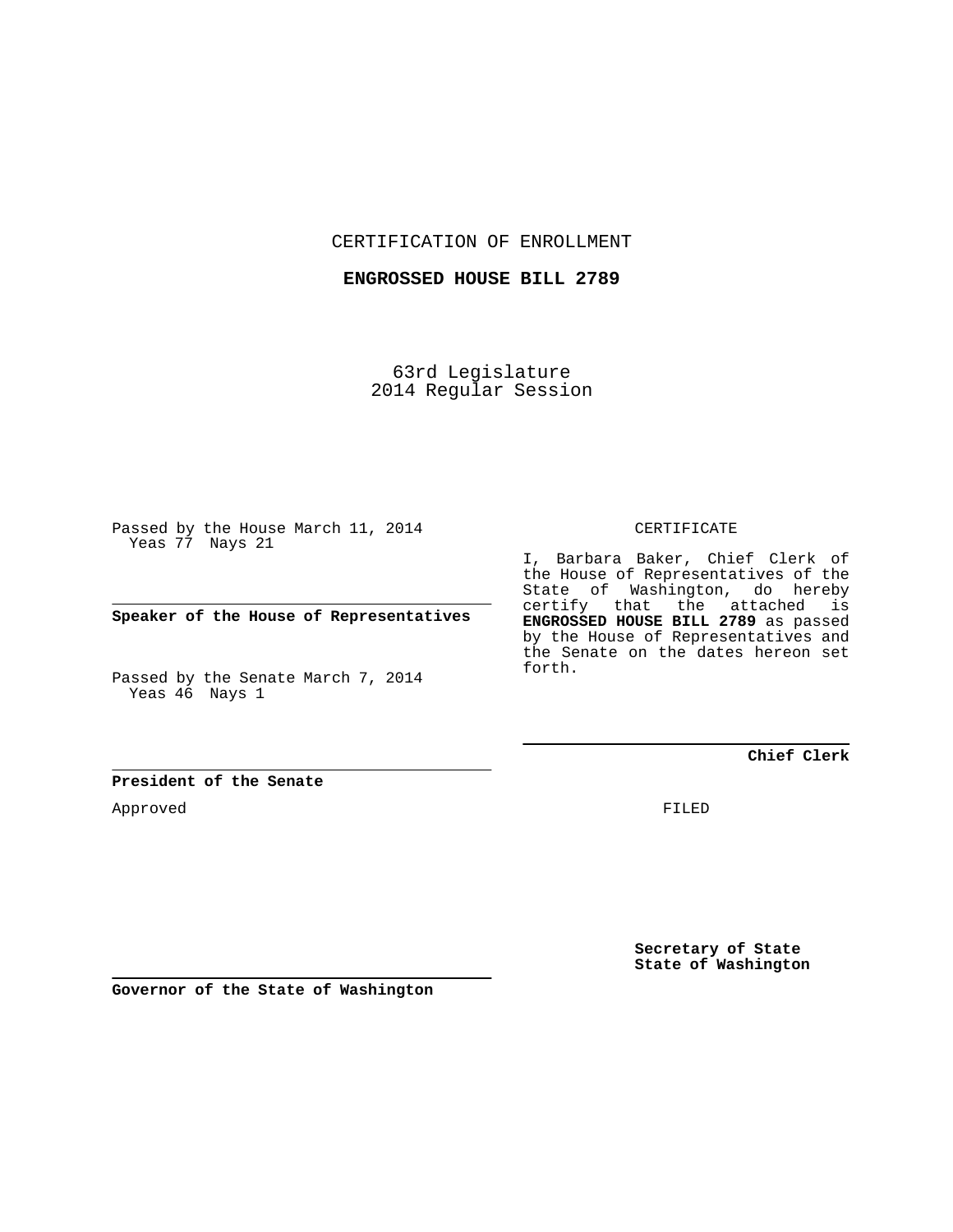## **ENGROSSED HOUSE BILL 2789** \_\_\_\_\_\_\_\_\_\_\_\_\_\_\_\_\_\_\_\_\_\_\_\_\_\_\_\_\_\_\_\_\_\_\_\_\_\_\_\_\_\_\_\_\_

\_\_\_\_\_\_\_\_\_\_\_\_\_\_\_\_\_\_\_\_\_\_\_\_\_\_\_\_\_\_\_\_\_\_\_\_\_\_\_\_\_\_\_\_\_

AS AMENDED BY THE SENATE

Passed Legislature - 2014 Regular Session

## **State of Washington 63rd Legislature 2014 Regular Session**

**By** Representatives Taylor, Goodman, Shea, Morris, Smith, Walkinshaw, Overstreet, Condotta, Moscoso, Ryu, Short, and Scott

Read first time 02/17/14.

 1 AN ACT Relating to technology-enhanced government surveillance; 2 adding new sections to chapter 9.73 RCW; creating a new section; and 3 prescribing penalties.

4 BE IT ENACTED BY THE LEGISLATURE OF THE STATE OF WASHINGTON:

 5 NEW SECTION. **Sec. 1.** The legislature finds that technological 6 advances have provided new, unique equipment that may be utilized for 7 surveillance purposes. These technological advances often outpace 8 statutory protections and can lead to inconsistent or contradictory 9 interpretations between jurisdictions. The legislature finds that 10 regardless of application or size, the use of these extraordinary 11 surveillance technologies, without public debate or clear legal 12 authority, creates uncertainty for citizens and agencies throughout 13 Washington state. The legislature finds that extraordinary 14 surveillance technologies do present a substantial privacy risk 15 potentially contrary to the strong privacy protections enshrined in 16 Article I, section 7 of the Washington state Constitution that reads 17 "No person shall be disturbed in his private affairs, or his home 18 invaded, without authority of law." The legislature further finds that 19 the lack of clear statutory authority for the use of extraordinary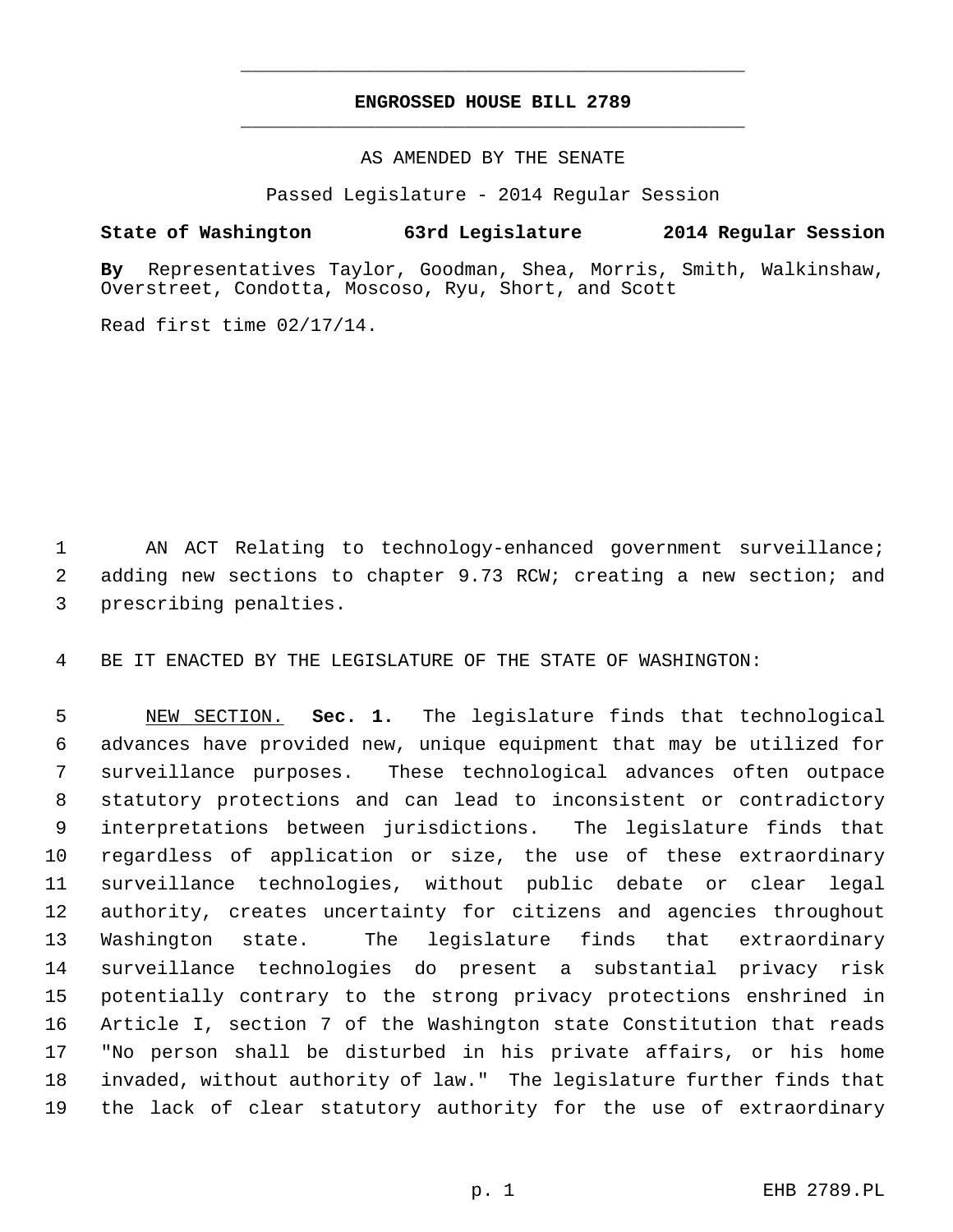1 surveillance technologies may increase liability to state and local 2 jurisdictions. It is the intent of the legislature to provide clear 3 standards for the lawful use of extraordinary surveillance technologies 4 by state and local jurisdictions.

 5 NEW SECTION. **Sec. 2.** The definitions in this section apply 6 throughout this subchapter unless the context clearly requires 7 otherwise.

 8 (1)(a) "Agency" means the state of Washington, its agencies, and 9 political subdivisions, except the Washington national guard in Title 10 32 U.S.C. status.

11 (b) "Agency" also includes any entity or individual, whether public 12 or private, with which any of the entities identified in (a) of this 13 subsection has entered into a contractual relationship or any other 14 type of relationship, with or without consideration, for the operation 15 of an extraordinary sensing device that acquires, collects, or indexes 16 personal information to accomplish an agency function.

17 (2) "Court of competent jurisdiction" means any district court of 18 the United States, or a court of general jurisdiction authorized by the 19 state of Washington to issue search warrants.

20 (3) "Extraordinary sensing device" means a sensing device attached 21 to an unmanned aircraft system.

22 (4) "Governing body" means the council, commission, board, or other 23 controlling body of an agency in which legislative powers are vested, 24 except that for a state agency for which there is no governing body 25 other than the state legislature, "governing body" means the chief 26 executive officer responsible for the governance of the agency.

27 (5) "Personal information" means all information that:

28 (a) Describes, locates, or indexes anything about a person 29 including, but not limited to:

30 (i) His or her social security number, driver's license number, 31 agency-issued identification number, student identification number, 32 real or personal property holdings derived from tax returns, and the 33 person's education, financial transactions, medical history, ancestry, 34 religion, political ideology, or criminal or employment record; or

35 (ii) Intellectual property, trade secrets, proprietary information, 36 or operational information;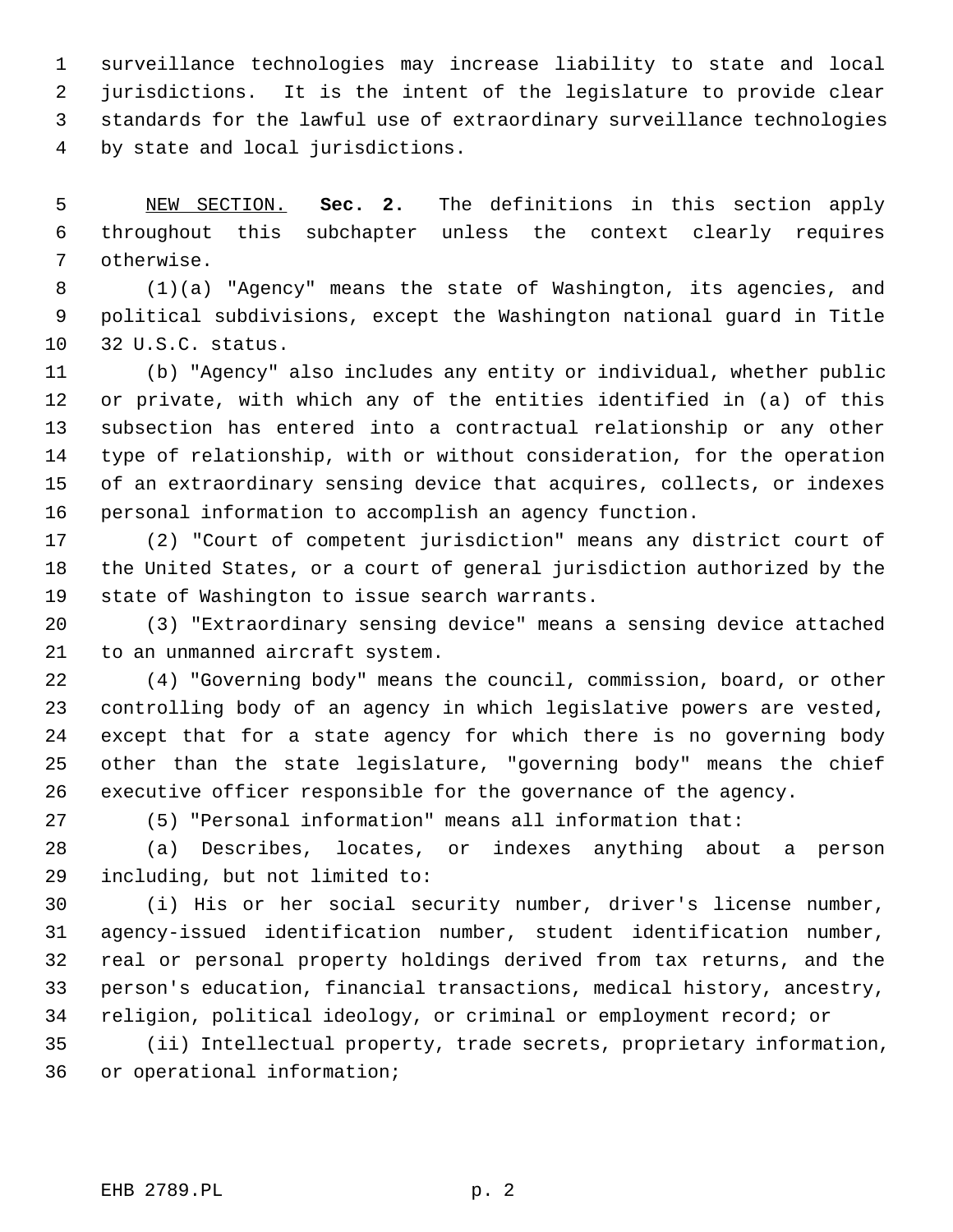1 (b) Affords a basis for inferring personal characteristics, such as 2 finger and voice prints, photographs, or things done by or to such 3 person; and the record of the person's presence, registration, or 4 membership in an organization or activity, or admission to an 5 institution; or

 6 (c) Indexes anything about a person including, but not limited to, 7 his or her activities, behaviors, pursuits, conduct, interests, 8 movements, occupations, or associations.

 9 (6)(a) "Sensing device" means a device capable of remotely 10 acquiring personal information from its surroundings, using any 11 frequency of the electromagnetic spectrum, or a sound detecting system.

12 (b) "Sensing device" does not include equipment whose sole function 13 is to provide information directly necessary for safe air navigation or 14 operation of a vehicle.

15 (7) "Unmanned aircraft system" means an aircraft that is operated 16 without the possibility of human intervention from within or on the 17 aircraft, together with associated elements, including communication 18 links and components that control the unmanned aircraft that are 19 required for the pilot in command to operate safely and efficiently in 20 the national airspace system.

21 NEW SECTION. **Sec. 3.** Except as otherwise specifically authorized 22 in this subchapter, it is unlawful for an agency to operate an 23 extraordinary sensing device or disclose personal information about any 24 person acquired through the operation of an extraordinary sensing 25 device.

26 NEW SECTION. **Sec. 4.** (1) No state agency or state organization 27 having jurisdiction over criminal law enforcement or regulatory 28 violations including, but not limited to, the Washington state patrol 29 and the department of natural resources, shall purchase an 30 extraordinary sensing device unless moneys are expressly appropriated 31 by the legislature for this specific purpose.

32 (2) No local agency having jurisdiction over criminal law 33 enforcement or regulatory violations shall procure an extraordinary 34 sensing device without the explicit approval of the governing body of 35 such locality, given for that specific extraordinary sensing device to 36 be used for a specific purpose.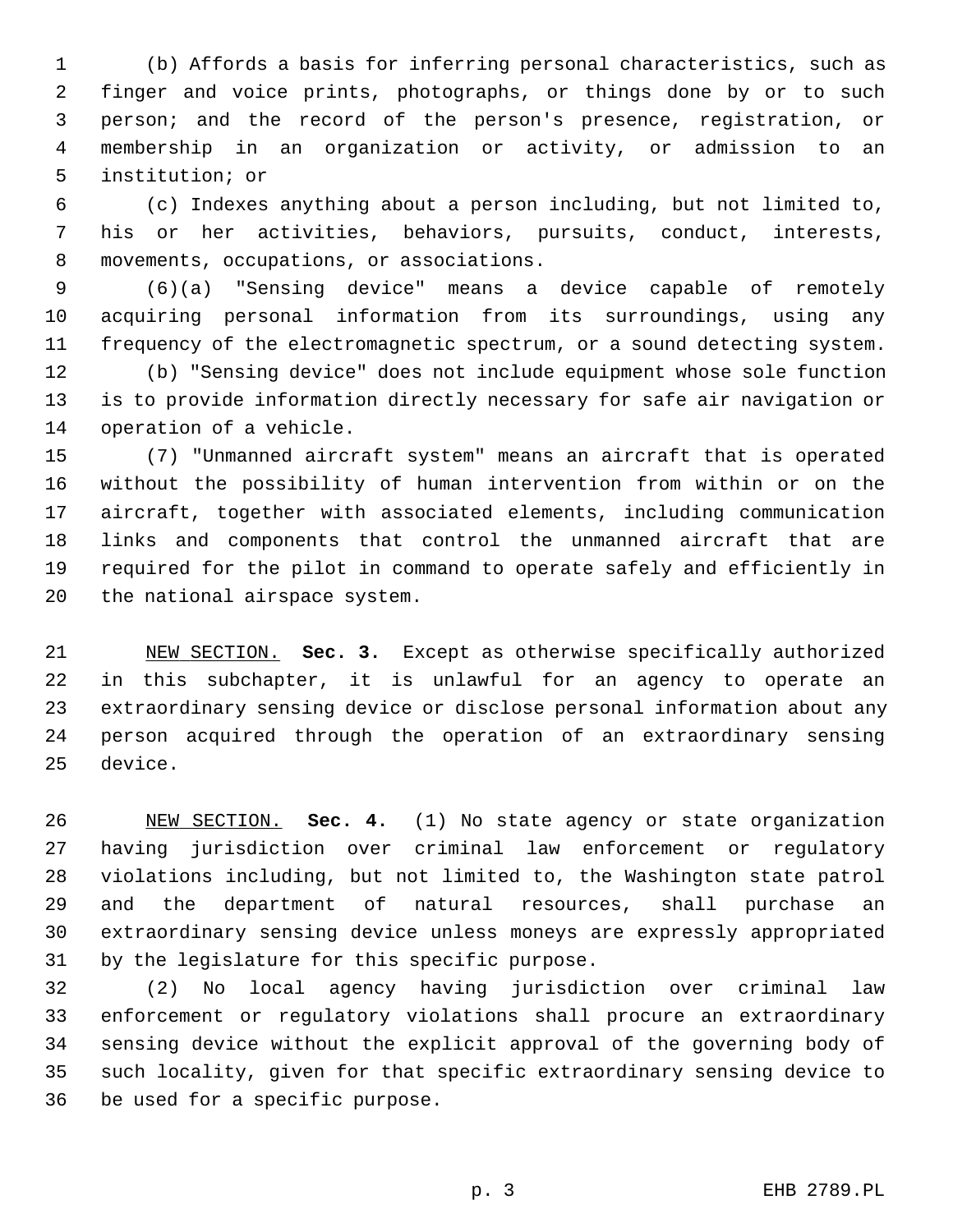1 NEW SECTION. **Sec. 5.** The governing body for each agency must 2 develop and make publicly available, including on the agency web site, 3 written policies and procedures for the use of any extraordinary 4 sensing device procured, and provide notice and opportunity for public 5 comment prior to adoption of the written policies and procedures.

 6 NEW SECTION. **Sec. 6.** All operations of an extraordinary sensing 7 device, by an agency, or disclosure of personal information about any 8 person acquired through the operation of an extraordinary sensing 9 device, by an agency, must be conducted in such a way as to minimize 10 the collection and disclosure of personal information not authorized 11 under this subchapter.

12 NEW SECTION. **Sec. 7.** An extraordinary sensing device may be 13 operated and personal information from such operation disclosed, if the 14 operation and collection of personal information is pursuant to a 15 search warrant issued by a court of competent jurisdiction.

16 NEW SECTION. **Sec. 8.** (1) A governmental entity acting under this 17 section may, when a warrant is sought, include in the petition a 18 request, which the court shall grant, for an order delaying the 19 notification for a period not to exceed ninety days if the court 20 determines that there is a reason to believe that notification of the 21 existence of the warrant may have an adverse result.

22 (2) An adverse result for the purposes of this section is:

- 23 (a) Placing the life or physical safety of an individual in danger;
- 24 (b) Causing a person to flee from prosecution;
- 25 (c) Causing the destruction of or tampering with evidence;
- 26 (d) Causing the intimidation of potential witnesses; or
- 
- 27 (e) Jeopardizing an investigation or unduly delaying a trial.
- 28 (3) The governmental entity shall maintain a copy of certification.

29 (4) Extension of the delay of notification of up to ninety days 30 each may be granted by the court upon application or by certification 31 by a governmental entity.

32 (5) Upon expiration of the period of delay of notification under 33 subsection (2) or (4) of this section, the governmental entity shall 34 serve a copy of the warrant upon, or deliver it by registered or first-35 class mail to, the target of the warrant, together with notice that: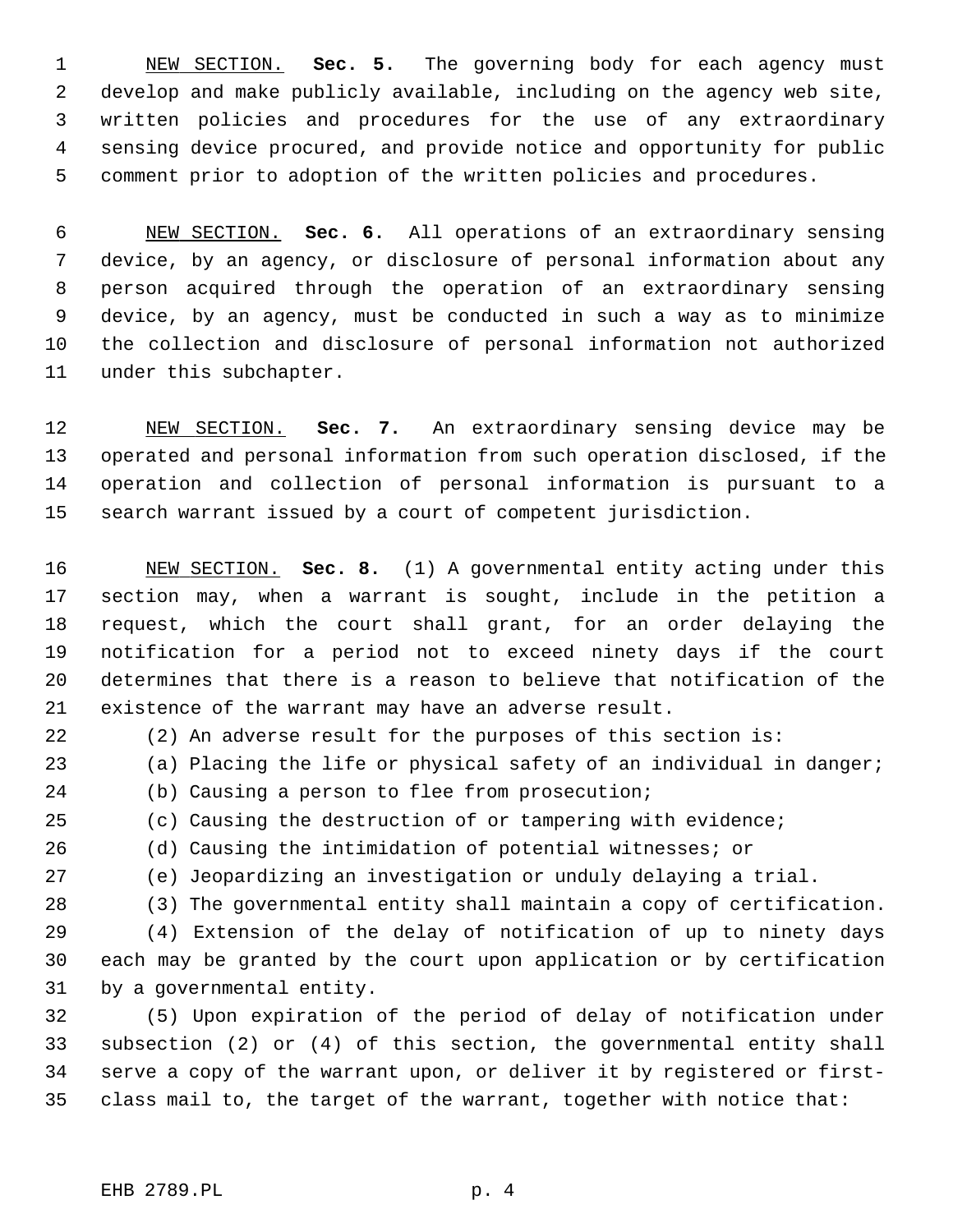1 (a) States with reasonable specificity the nature of the law 2 enforcement inquiry; and

 3 (b) Informs the target of the warrant: (i) That notification was 4 delayed; (ii) what governmental entity or court made the certification 5 or determination pursuant to which that delay was made; and (iii) which 6 provision of this section allowed such delay.

 7 NEW SECTION. **Sec. 9.** (1) It is lawful for a law enforcement 8 officer, agency employee, or authorized agent to operate an 9 extraordinary sensing device and disclose personal information from 10 such operation if the officer, employee, or agent reasonably determines 11 that an emergency situation exists that:

12 (a) Does not involve criminal activity, unless exigent 13 circumstances exist;

14 (b) Presents immediate danger of death or serious physical injury 15 to any person; and

16 (c) Has characteristics such that operation of an extraordinary 17 sensing device can reasonably reduce the danger of death or serious 18 physical injury.

19 (2) It is lawful for an officer, employee, or agent to operate an 20 extraordinary sensing device if the officer, employee, or agent does 21 not intend to collect personal information, the operation is unlikely 22 to accidentally collect personal information, and the operation is not 23 for purposes of regulatory enforcement. Allowable uses under this 24 subsection are limited to:

25 (a) Monitoring to discover, locate, observe, and prevent forest 26 fires;

27 (b) Monitoring an environmental or weather-related catastrophe or 28 damage from such an event;

29 (c) Surveying for wildlife management, habitat preservation, or 30 environmental damage; and

31 (d) Surveying for the assessment and evaluation of environmental or 32 weather-related damage, erosion, flood, or contamination.

33 (3) It is lawful for an officer, employee, or agent to operate an 34 extraordinary sensing device as part of a training exercise conducted 35 on a military base if the extraordinary sensing device does not collect 36 personal information on persons located outside the military base.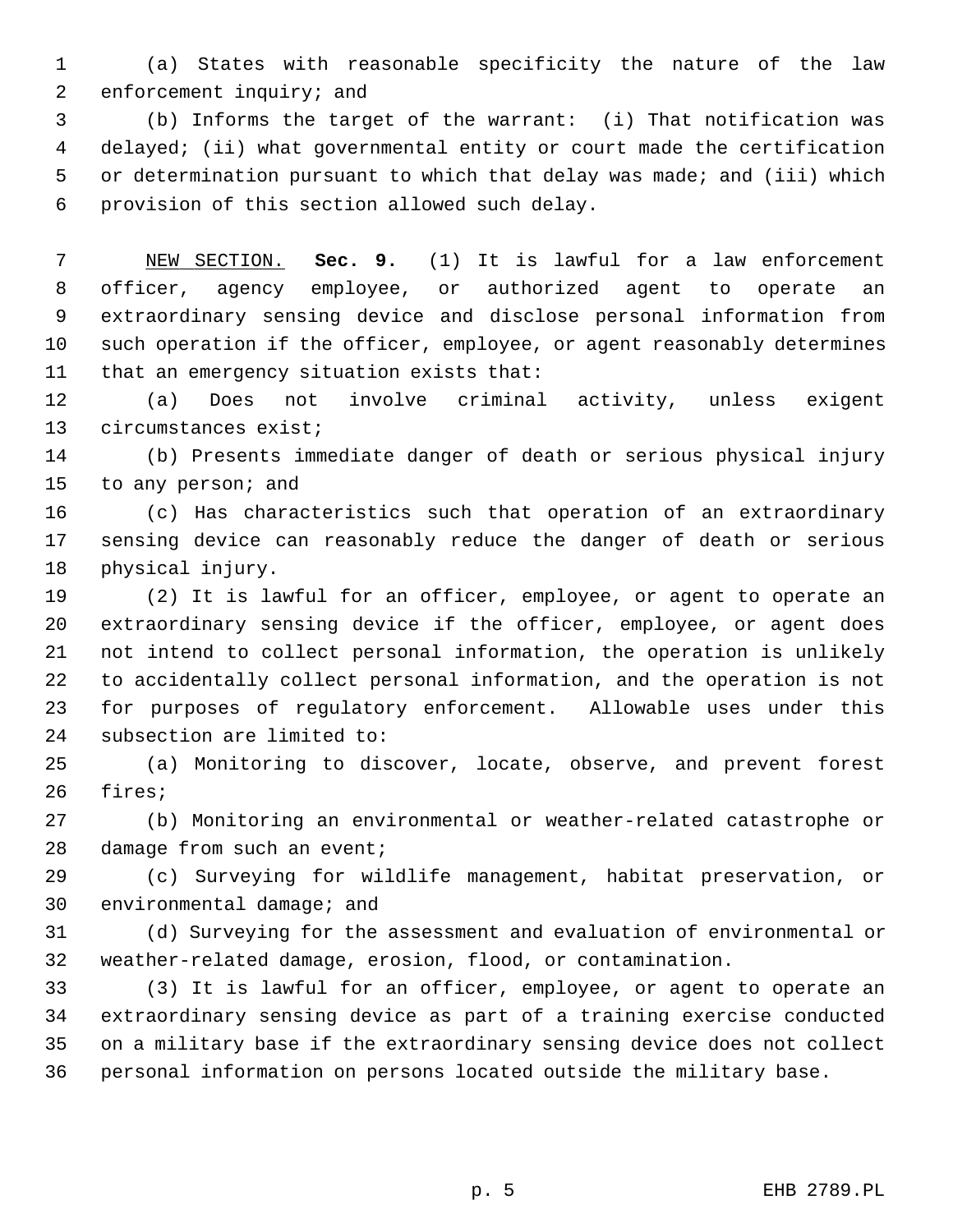1 (4) It is lawful for an officer, employee, or agent to operate an 2 extraordinary sensing device if the operation is for training, testing, 3 or research purposes by an agency and does not collect personal 4 information without the specific written consent of any individual 5 whose personal information is collected.

 6 (5) It is lawful for an officer, employee, or agent to operate an 7 extraordinary sensing device if the operation is part of the response 8 to an emergency or disaster for which the governor has proclaimed a 9 state of emergency under RCW 43.06.010(12).

10 (6) Upon completion of the operation of an extraordinary sensing 11 device pursuant to this section, any personal information obtained must 12 be treated as information collected on an individual other than a 13 target for purposes of section 14 of this act.

14 NEW SECTION. **Sec. 10.** The department of enterprise services shall 15 convene a work group comprised of four legislators and a representative 16 of the governor. The work group will submit a report to the 17 legislature by December 1, 2014, proposing standards for the use of 18 extraordinary sensing devices for regulatory enforcement purposes. No 19 state agency or state organization having jurisdiction over regulatory 20 violations shall operate extraordinary sensing devices for regulatory 21 enforcement purposes until the legislature has approved of standards 22 for this purpose.

23 NEW SECTION. **Sec. 11.** Operation of an extraordinary sensing 24 device by an agency is prohibited unless the agency has affixed a 25 unique identifier registration number assigned by the agency.

26 NEW SECTION. **Sec. 12.** Whenever any personal information from an 27 extraordinary sensing device has been acquired, no part of such 28 personal information and no evidence derived therefrom may be received 29 in evidence in any trial, hearing, or other proceeding in or before any 30 court, grand jury, department, officer, agency, regulatory body, 31 legislative committee, or other authority of the state or a political 32 subdivision thereof if the collection or disclosure of that personal 33 information would be in violation of this subchapter.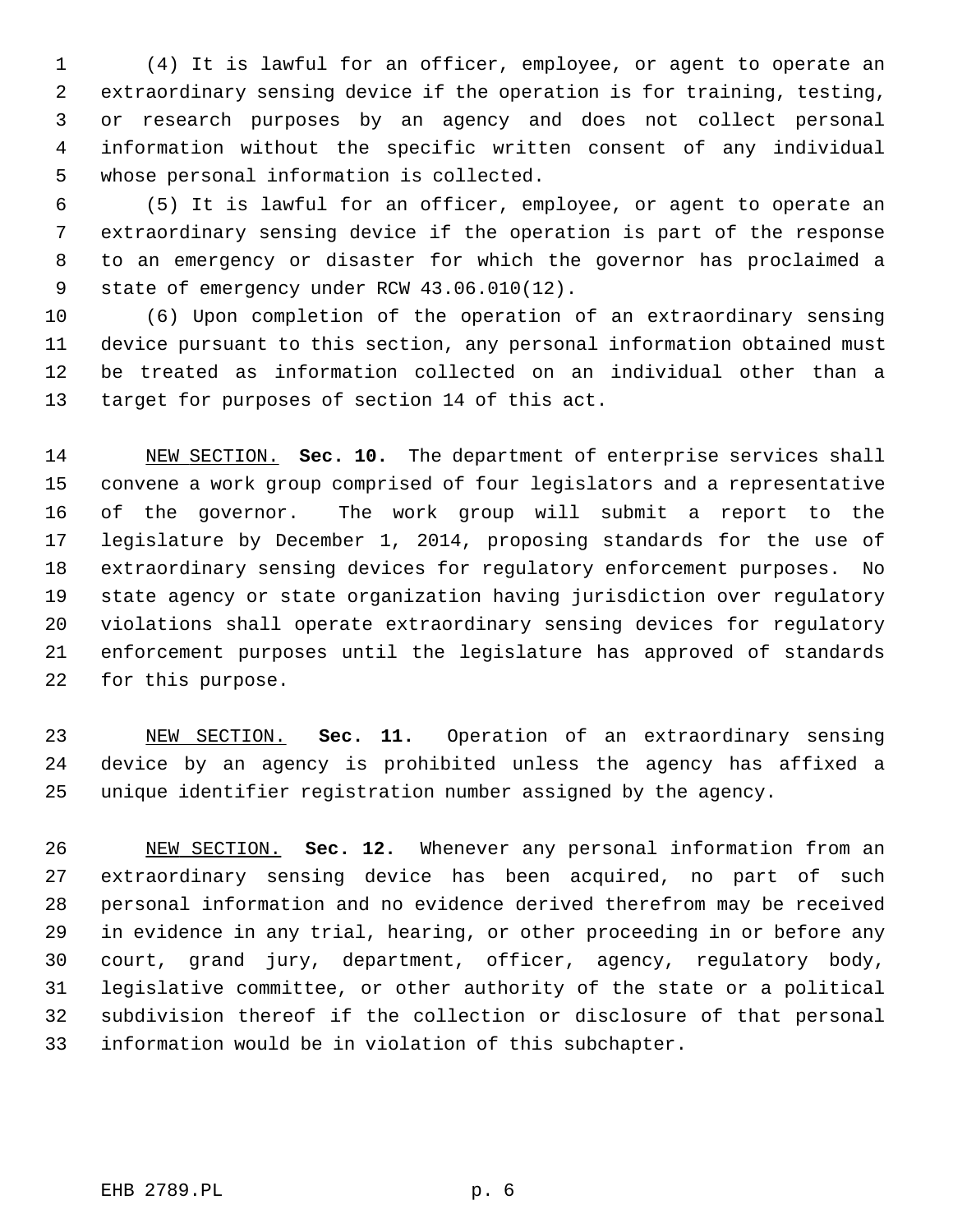1 NEW SECTION. **Sec. 13.** (1) Personal information collected during 2 the operation of an extraordinary sensing device authorized by and 3 consistent with this subchapter may not be used, copied, or disclosed 4 for any purpose after the conclusion of the operation, unless there is 5 probable cause that the personal information is evidence of criminal 6 activity. Nothing in this act is intended to expand or contract the 7 obligations of an agency to disclose public records as provided in 8 chapter 42.56 RCW. The personal information of the person who is the 9 target of a warrant must be destroyed within thirty days after the 10 applicable period of limitations for the criminal activity, as provided 11 in RCW 9A.04.080, if the person has not been charged.

12 (2) The personal information of a person who is not the target of 13 a warrant that is collected incidentally during the operation of an 14 extraordinary sensing device must be destroyed within ten days after it 15 is collected if it can be destroyed without destroying evidence that 16 may be relevant to a pending criminal investigation or case.

17 (3) There is a presumption that personal information is not 18 evidence of criminal activity if that personal information is not used 19 in a criminal prosecution within one year of collection.

20 NEW SECTION. **Sec. 14.** Any person who knowingly violates this 21 subchapter is subject to legal action for damages, to be brought by any 22 other person claiming that a violation of this subchapter has injured 23 his or her business, his or her person, or his or her reputation. A 24 person so injured is entitled to actual damages. In addition, the 25 individual is entitled to reasonable attorneys' fees and other costs of 26 litigation.

27 NEW SECTION. **Sec. 15.** Any use of an extraordinary sensing device 28 must fully comply with all federal aviation administration requirements 29 and guidelines. Compliance with the terms of this subchapter is 30 mandatory and supplemental to compliance with federal aviation 31 administration requirements and guidelines. Nothing in this chapter 32 shall be construed to limit the state's ability to establish and 33 operate a test range for the integration of unmanned aviation vehicles 34 into the national airspace.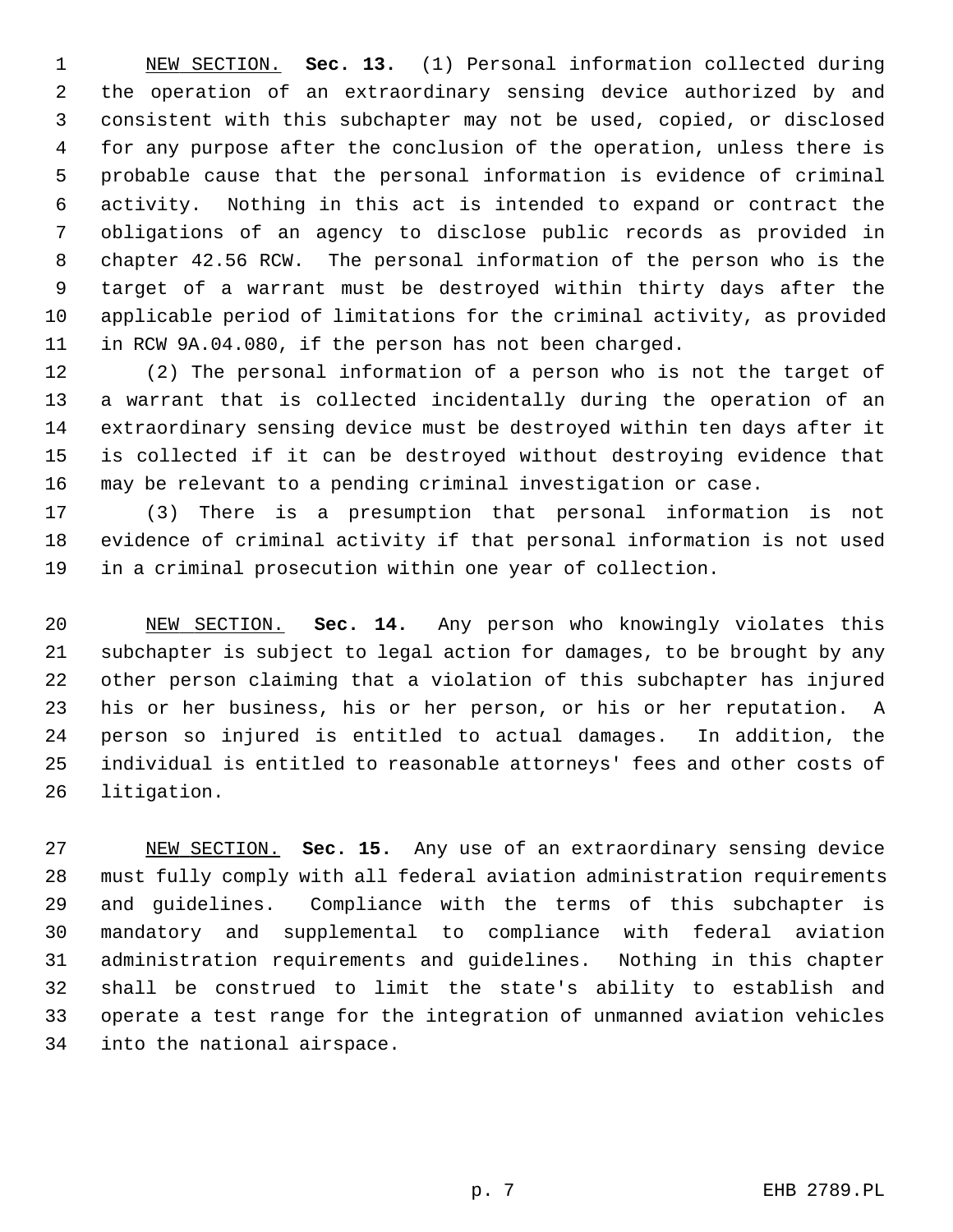1 NEW SECTION. **Sec. 16.** (1) For a state agency having jurisdiction 2 over criminal law enforcement including, but not limited to, the 3 Washington state patrol, the agency must maintain records of each use 4 of an extraordinary sensing device and, for any calendar year in which 5 an agency has used an extraordinary sensing device, prepare an annual 6 report including, at a minimum, the following:

 7 (a) The number of uses of an extraordinary sensing device organized 8 by types of incidents and types of justification for use;

 9 (b) The number of crime investigations aided by the use and how the 10 use was helpful to the investigation;

11 (c) The number of uses of an extraordinary sensing device for 12 reasons other than criminal investigations and how the use was helpful; 13 (d) The frequency and type of data collected for individuals or 14 areas other than targets;

15 (e) The total cost of the extraordinary sensing device;

16 (f) The dates when personal information and other data was deleted 17 or destroyed in compliance with the act;

18 (g) The number of warrants requested, issued, and extended; and

19 (h) Additional information and analysis the governing body deems 20 useful.

21 (2) For a state agency other than that in subsection (1) of this 22 section, the agency must maintain records of each use of an 23 extraordinary sensing device and, for any calendar year in which an 24 agency has used an extraordinary sensing device, prepare an annual 25 report including, at a minimum, the following:

26 (a) The types of extraordinary sensing devices used, the purposes 27 for which each type of extraordinary sensing device was used, the 28 circumstances under which use was authorized, and the name of the 29 officer or official who authorized the use;

30 (b) Whether deployment of the device was imperceptible to the 31 public;

32 (c) The specific kinds of personal information that the 33 extraordinary sensing device collected about individuals;

34 (d) The length of time for which any personal information collected 35 by the extraordinary sensing device was retained;

36 (e) The specific steps taken to mitigate the impact on an 37 individual's privacy, including protections against unauthorized use 38 and disclosure and a data minimization protocol; and